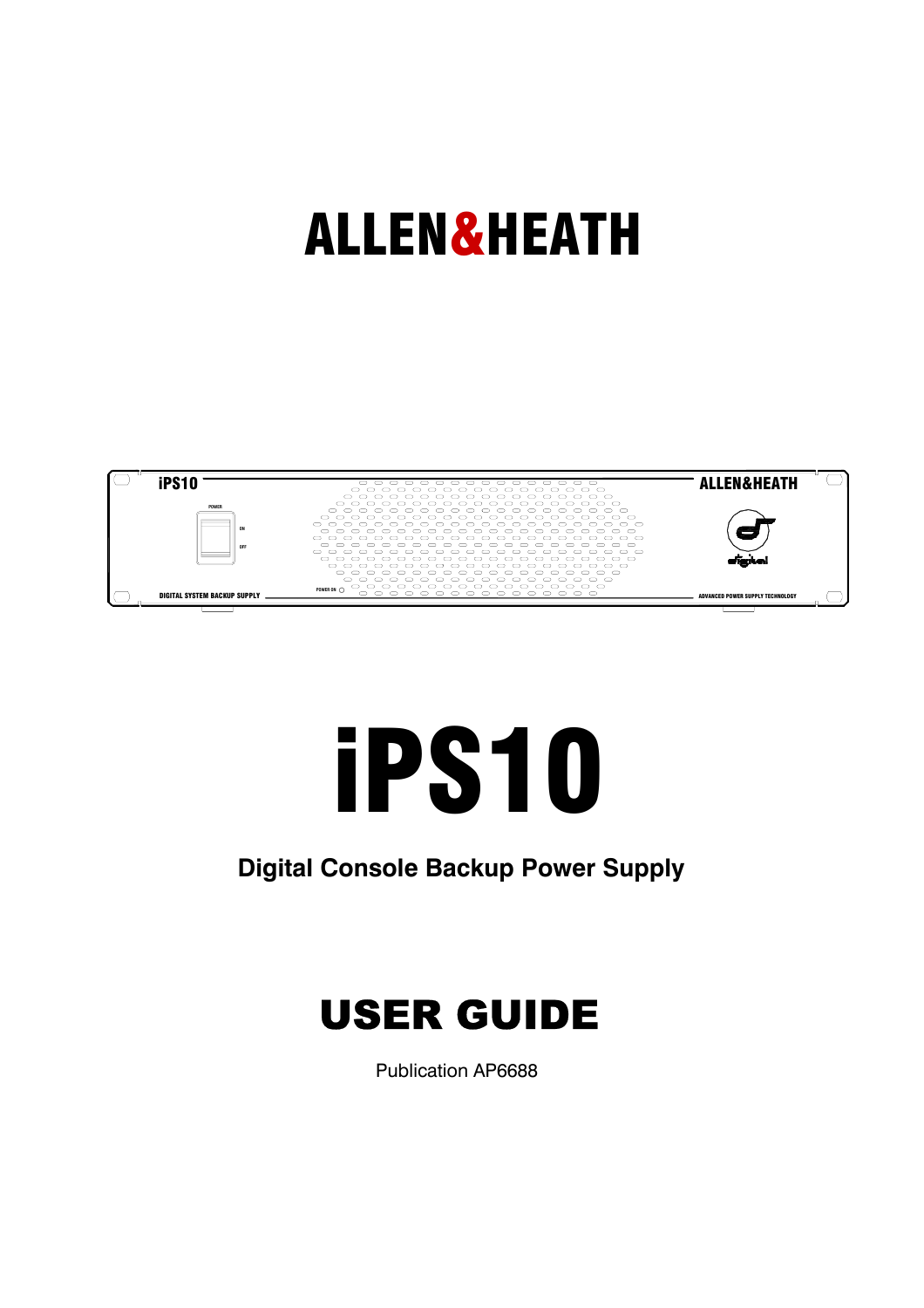#### **Limited Two Year Warranty**

This product has been manufactured in the UK by ALLEN & HEATH and is warranted to be free from defects in materials or workmanship for a period of two years from the date of purchase by the original owner.

To ensure a high level of performance and reliability for which this equipment has been designed and manufactured, read this User Guide before operating.

In the event of a failure, notify and return the defective unit to ALLEN & HEATH or its authorised agent as soon as possible for repair under warranty subject to the following conditions:

#### **Conditions Of Warranty**

- 1. The equipment has been installed and operated in accordance with the instructions in this User Guide
- 2. The equipment has not been subject to misuse either intended or accidental, neglect, or alteration other than as described in the User Guide or Service Manual, or approved by ALLEN & HEATH.
- 3. Any necessary adjustment, alteration or repair has been carried out by ALLEN & HEATH or its authorised agent.
- 4. The defective unit is to be returned carriage prepaid to ALLEN & HEATH or its authorised agent with proof of purchase.
- 5. Units returned should be packed to avoid transit damage.

In certain territories the terms may vary. Check with your ALLEN & HEATH agent for any additional warranty, which may apply.

> This product complies with the European Electromagnetic Compatibility directives 89/336/EEC & 92/31/EEC and the<br>European Law Voltage Directives 73/93/EEC & 92/31/EEC and the European Low Voltage Directives 73/23/EEC & 93/68/EEC.

Any changes or modifications to the power supply unit not approved by Allen & Heath could void the compliance of the product and therefore the users authority to operate it.

iPS10 User Guide AP6688 Issue 1.

Copyright © 2007 Allen & Heath. All rights reserved

## **ALLEN&HEATH**

Manufactured in the United Kingdom by Allen & Heath Limited Kernick Industrial Estate, Penryn, Cornwall, TR10 9LU, UK http://www.allen-heath.com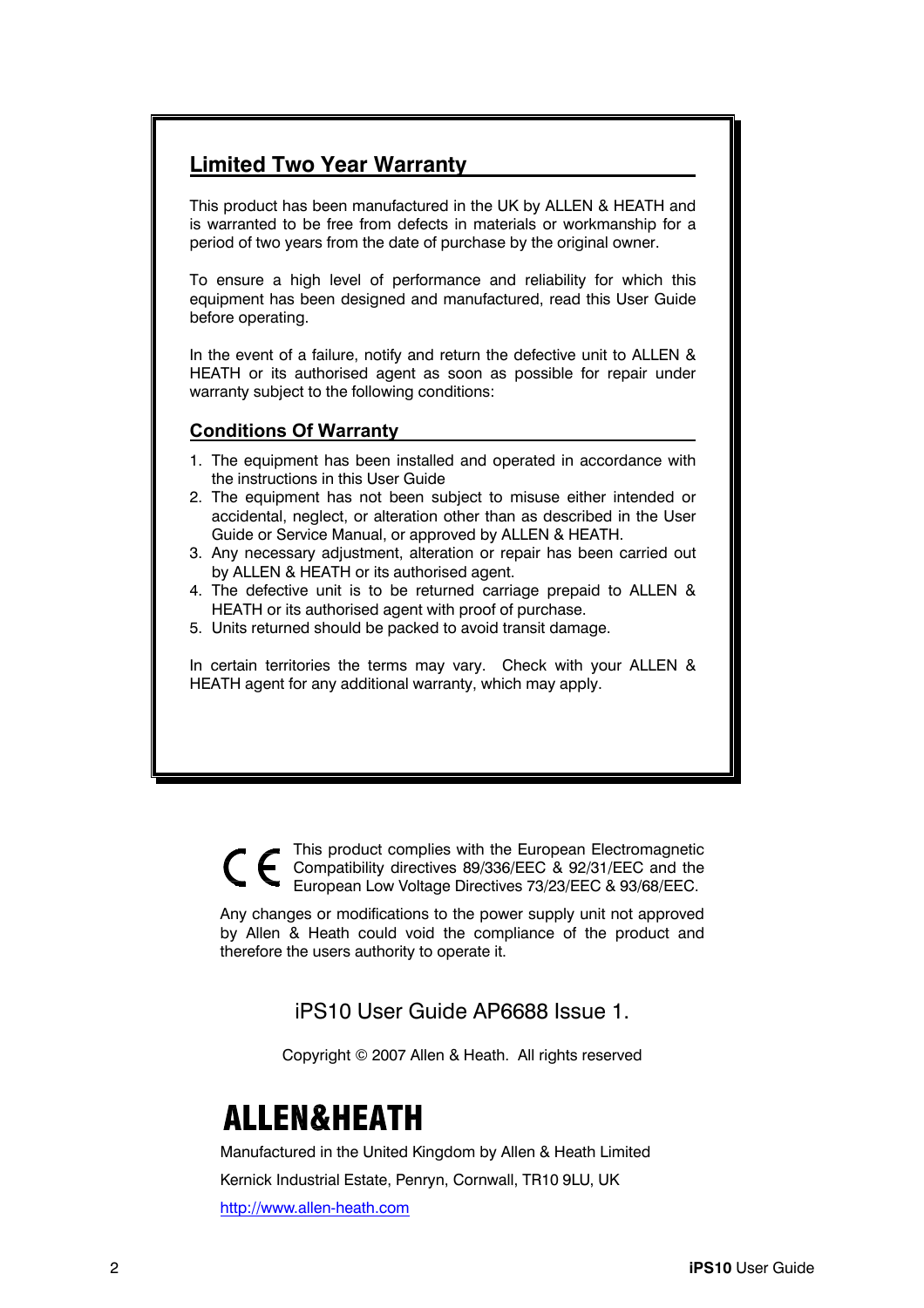Important Safety Instructions

## **WARNINGS - Read the following before proceeding :**



#### **ATTENTION: RISQUE DE CHOC ELECTRIQUE – NE PAS OUVRIR**

| <b>Read instructions:</b> | Retain these safety and operating instructions for future reference. Adhere to<br>all warnings printed here and on the power supply unit. Follow the operating<br>instructions printed in this User Guide.                                                                                                                                                                 |
|---------------------------|----------------------------------------------------------------------------------------------------------------------------------------------------------------------------------------------------------------------------------------------------------------------------------------------------------------------------------------------------------------------------|
| Do not remove covers:     | Operate the power supply unit with its covers correctly fitted. Refer any<br>service work on the power supply unit to competent technical personnel only.                                                                                                                                                                                                                  |
| <b>Power sources:</b>     | Connect the power supply unit to a mains power supply only of the type<br>described in this User Guide and marked on the rear panel. Use only the<br>power cord with sealed mains plug appropriate for your local mains supply<br>as provided with the power supply unit. If the provided plug does not fit into<br>your outlet consult your service agent for assistance. |
| Power cord routing:       | Route the power cord so that it is not likely to be walked on, stretched or<br>pinched by items placed upon or against it.                                                                                                                                                                                                                                                 |
| Grounding:                | Do not defeat the grounding and polarisation means of the power cord plug.<br>Do not remove or tamper with the ground connection in the power cord.                                                                                                                                                                                                                        |

## **WARNING: This equipment must be earthed.**

| <b>Water and moisture:</b> | To reduce the risk of fire or electric shock do not expose the power supply<br>unit to rain or moisture or use it in damp or wet conditions. Do not place<br>containers of liquid on it which might spill into any openings.                                                                                               |
|----------------------------|----------------------------------------------------------------------------------------------------------------------------------------------------------------------------------------------------------------------------------------------------------------------------------------------------------------------------|
| <b>Ventilation:</b>        | Do not obstruct the ventilation slots or position the power supply unit where<br>the air flow required for ventilation is impeded. If the power supply unit is to<br>be operated in a flightcase ensure that it is constructed to allow adequate<br>ventilation.                                                           |
| <b>Heat and vibration:</b> | Do not locate the power supply unit in a place subject to excessive heat or<br>direct sunlight as this could be a fire hazard. Locate the power supply unit<br>away from any equipment which produces heat or causes excessive<br>vibration.                                                                               |
| Servicing:                 | Switch off the equipment and unplug the power cord immediately if it is<br>exposed to moisture, spilled liquid, objects fallen into the openings, the<br>power cord or plug become damaged, during lightening storms, or if smoke,<br>odour or noise is noticed. Refer servicing to qualified technical personnel<br>only. |
| Installation:              | Install the power supply unit in accordance with the instructions printed in this<br>User Guide. Do not connect the output of power supply unit to any other<br>equipment other than that specified by Allen & Heath.                                                                                                      |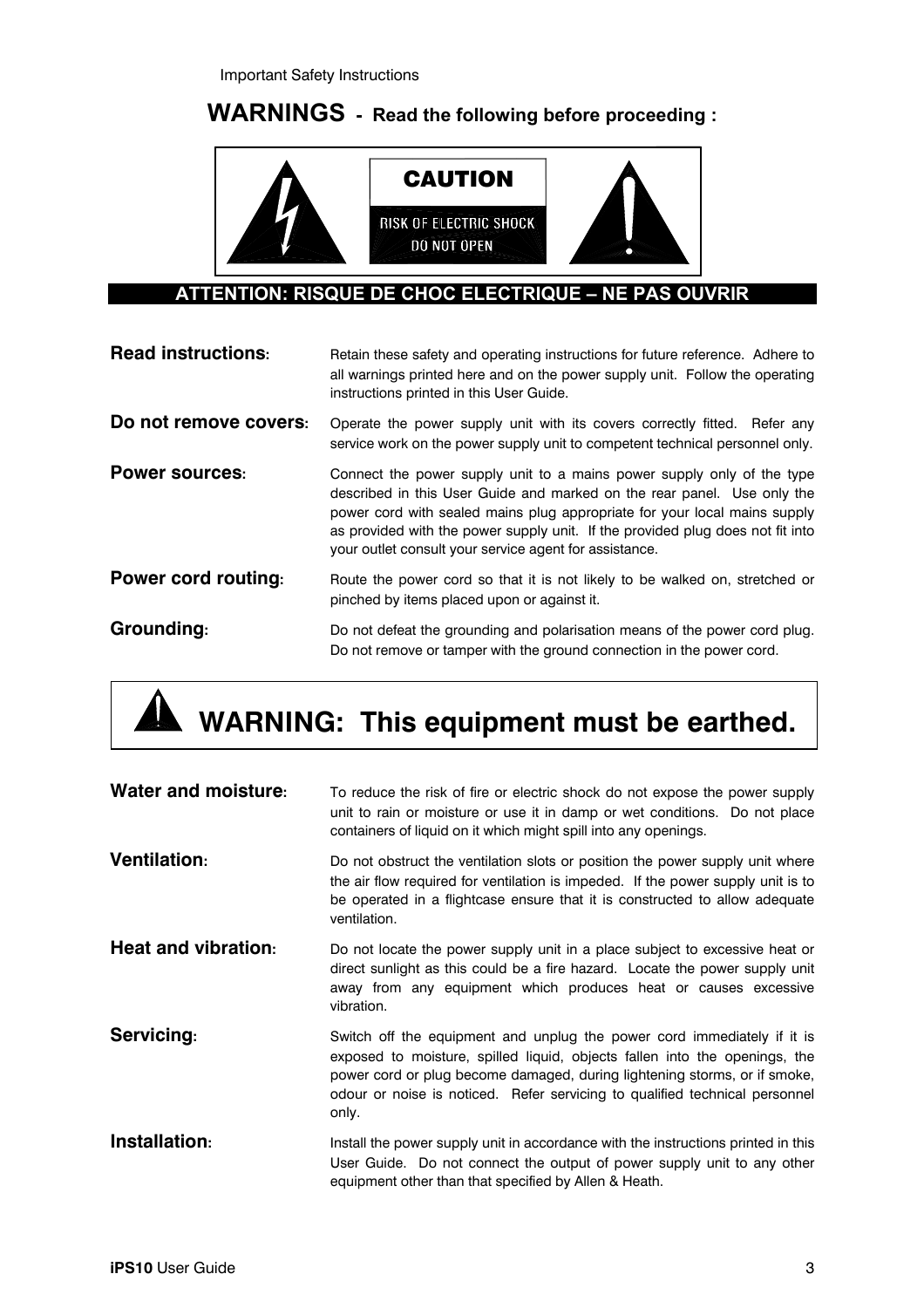**Important Mains plug wiring instructions.** 

The power supply unit is supplied with a moulded mains plug fitted to the AC mains power lead. Follow the instructions below if the mains plug has to be replaced.

The wires in the mains lead are coloured in accordance with the following code:

|   | <b>TERMINAL</b>  | <b>WIRE COLOUR</b>        |              |
|---|------------------|---------------------------|--------------|
|   |                  | European                  | USA/Canada   |
|   | LIVE             | <b>BROWN</b>              | <b>BLACK</b> |
| N | <b>NEUTRAL</b>   | <b>BLUE</b>               | <b>WHITE</b> |
| Е | <b>EARTH GND</b> | <b>GREEN &amp; YELLOW</b> | <b>GREEN</b> |

The wire which is coloured Green and Yellow must be connected to the terminal in the plug which is marked with the letter E or with the Earth symbol. **This appliance must be earthed.** 

The wire which is coloured Blue must be connected to the terminal in the plug which is marked with the letter N.

The wire which is coloured Brown must be connected to the terminal in the plug which is marked with the letter L.

Ensure that these colour codes are followed carefully in the event of the plug being changed.

#### **Precautions**

| Damage :            | To prevent damage to the power supply unit cosmetics, avoid placing<br>heavy objects on the unit, scratching the surface with sharp objects,<br>or subjecting the power supply unit to rough handling and vibration.                                                                                                                                                  |
|---------------------|-----------------------------------------------------------------------------------------------------------------------------------------------------------------------------------------------------------------------------------------------------------------------------------------------------------------------------------------------------------------------|
| <b>Environment:</b> | Protect from excessive dirt, dust, heat and vibration when operating<br>Avoid tobacco ash, smoke, drinks spillage, and<br>and storing.<br>exposure to rain and moisture. If the power supply unit becomes wet,<br>switch off and remove power immediately. Allow to dry out<br>thoroughly before using again.                                                         |
| Cleaning:           | Avoid the use of chemicals, abrasives or solvents. The power supply<br>unit is best cleaned with a soft brush and dry lint-free cloth. If the<br>ventilation grilles become blocked with dust use a vacuum cleaner to<br>suck the dirt out. Do not remove the cover to clean the unit.                                                                                |
| Transporting :      | The power supply unit should be transported in the original packing<br>or purpose built flightcase to protect it from damage during transit.                                                                                                                                                                                                                          |
| DC power cable:     | Plan the location of the mixing console and power supply unit so that<br>the DC power and CAT5 cables are not fully extended. Full extension<br>of the cable can stress the mixing console and power supply unit<br>connectors and may result in undesired performance. Ensure that<br>the power cable is located such that it cannot be stood on or tripped<br>over. |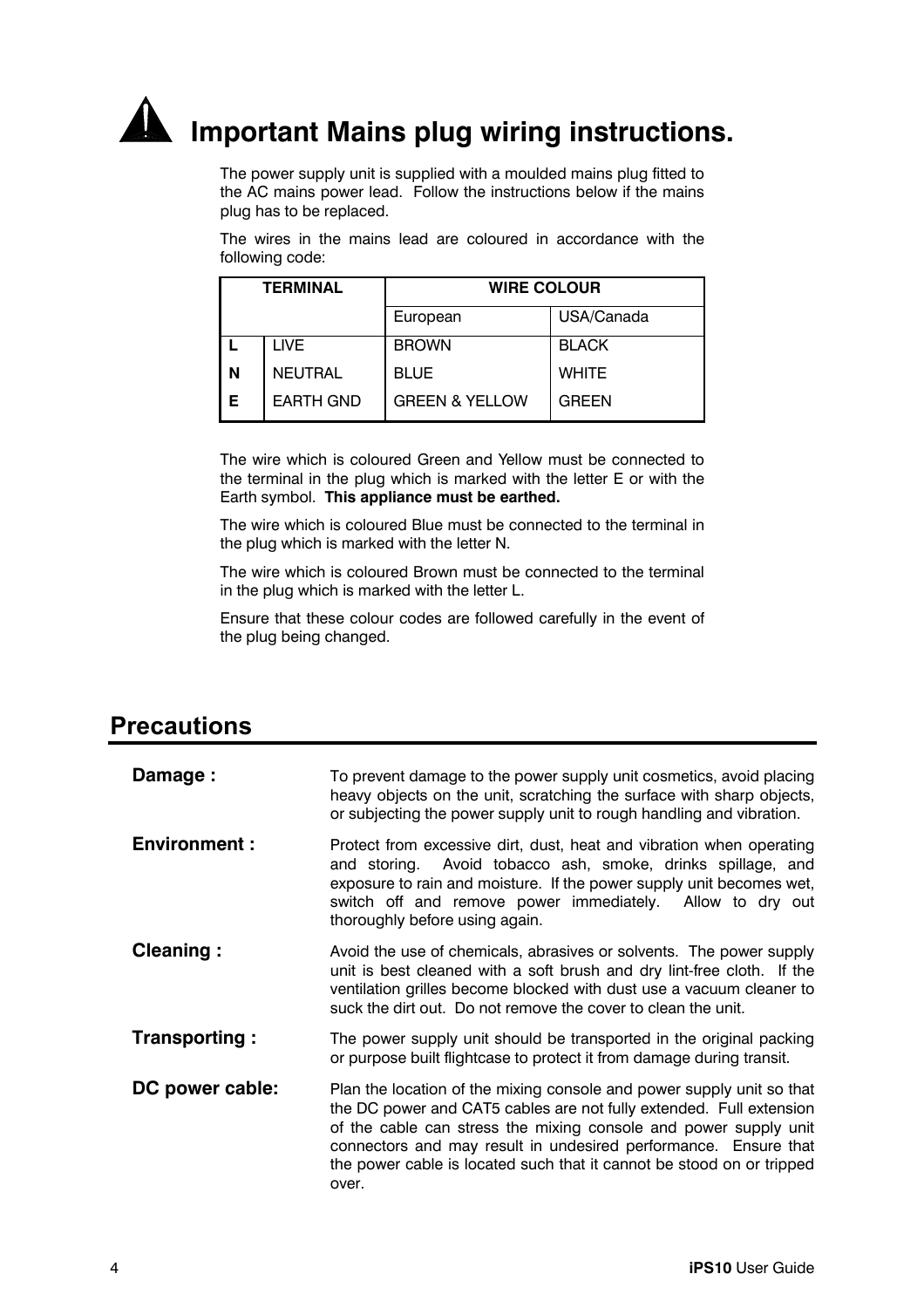This user guide presents a quick reference to the **iPS10** digital console power supply unit. We recommend that you read this fully before starting. Included is information on installing, connecting and operating the power supply unit along with panel drawings and technical specification. Whilst we believe the information in this guide to be reliable we do not assume responsibility for inaccuracies. We also reserve the right to make changes in the interest of further product development.

We are able to offer further product support through our worldwide network of approved dealers and service agents. You can also access our Web site (www.allen-heath.com) for information on our company and its pedigree, our full product range and our design philosophy. To help us provide the most efficient service please keep a record of your power supply unit serial number, and date and place of purchase to be quoted in any communication regarding this product. The serial number is located on the rear panel.

### **Check the Packing Contents**

Retain the product packing should you need to ship the product in future. You should find the following components:



1x **iPS10** POWER SUPPLY UNIT. This is packed with its rubber feet fitted. The feet can be removed for rack mounting.

1x IEC MAINS LEAD with moulded plug. Check that the plug is suitable for connection to your local mains supply.

**iPS10/n**

Where  $n =$  mains voltage 120 (USA), 220 (EU), 240 (UK)

1x DC POWER CABLE 2.8m male>female 10-pin.

Part number **003-576**. Connects the **iPS10** power rails to the iLive Surface or iDR0 MiniRack backup supply input.

1x CAT5 CABLE 2.8m RJ45 connections.

Part number **AH6831**. Connects the **iPS10** to the iLive Surface or iDR0 MiniRack backup temperature monitor input.

DOCUMENTATION including the User Guide **AP6688**, Safety Sheet **AP3345**, and the Registration Card **AP3594**.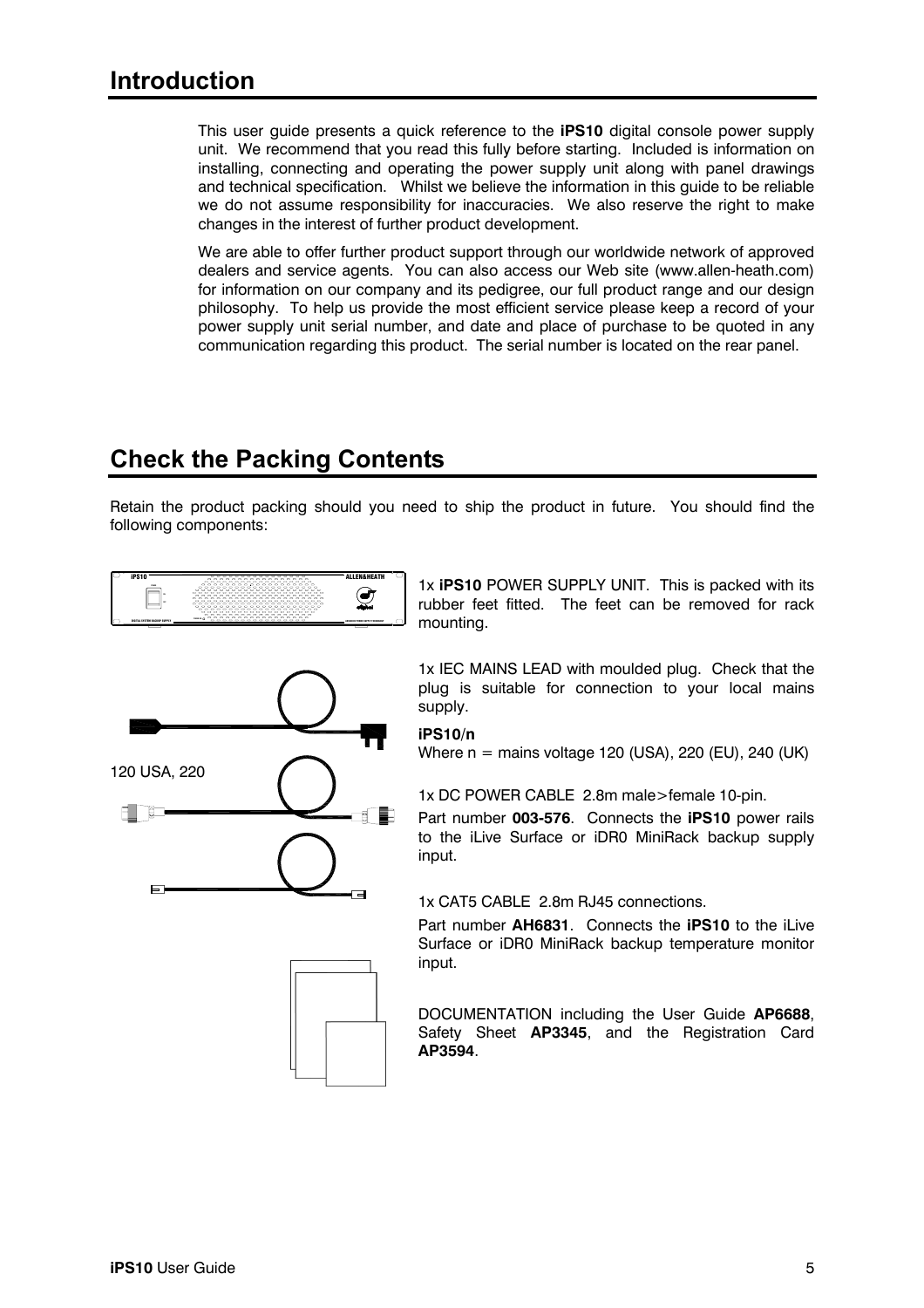## **The iPS10 Power Supply**

The slimline, 2U rack mountable **iPS10** power supply unit is a high performance, low noise, universal mains voltage, switched mode power supply producing the DC voltages required to run the iLive Surface or IDR0 MiniRack. It is available as an option to provide redundant backup of the internal mains power supplies fitted in these iLive components. The iLive will operate with either or both supplies switched on.

Two connecting cables are required between the **iPS10** and iLive. The power unit produces 5 different DC voltages and has three independent ground connections. These connect to the iLive via a 2.8 meter long multicore DC cable fitted with 10-pin circular locking connectors. Voltage rail protection, thermal sensing and fan cooling ensure the power supply unit will operate consistently. The power unit temperature information connects to the iLive via a 2.8 meter long CAT5 cable. Current status may be viewed by the operator on the iLive Surface TouchScreen.

#### **Installation**

#### **Free standing**

The **iPS10** can be operated as a freestanding unit for shelf or floor operation. Check that its plastic feet are fitted. Ensure adequate air flow around the unit. It must not be covered in any way. Always stand the unit on a firm flat surface away from any soft furnishings or carpet.

#### **Rack mounting**

The **iPS10** is designed as a 19 inch rack mount unit and will occupy 2U (3.5 inches) of rack space. The plastic feet may need to be removed before rack mounting. Retain the feet for future use. Ensure natural convection of airflow around the unit by allowing good ventilation below, in front of and behind the unit. Rack equipment known to produce a significant amount of heat should not be mounted directly below the power supply unit. Forced convection by means of a rack mounted fantray may be desirable in situations where space is restricted and the ambient air temperature is high.

#### **Cables**

The DC power and temperature monitor cables are 2.8 meters long to allow the unit to be positioned away from the console. Make sure the cables are not stretched in any way and are routed to avoid becoming kinked or damaged. Allow enough service loop for access and removal of the unit. Ensure all connectors are fully plugged in and locked.

Consideration should be given to the earthing (grounding) arrangement of the system. The iLive chassis is connected to the mains earth via the power supply unit. Do not remove the IEC power cord earth connection. A screw terminal chassis grounding post is provided on the rear of the **iPS10** for situations where additional earth bonding is required.

#### **Dimensions**



**Do not obstruct the ventilation slots. Ensure adequate air flow around the iPS10.** 

**Ensure proper grounding. Do not remove the IEC mains cord earth (ground) connection.** 

**Do not remove the cover of the iPS10. There are no user serviceable**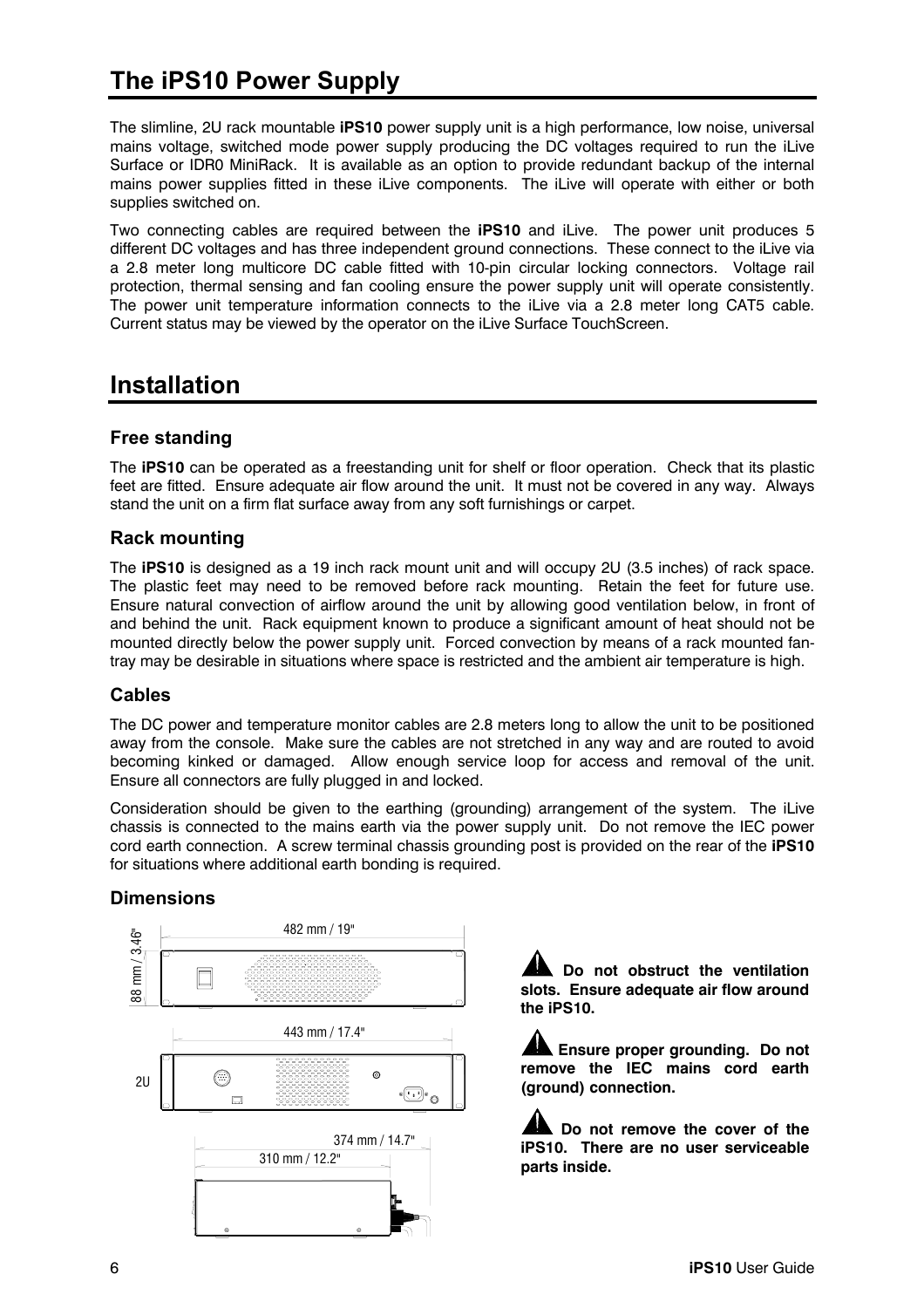## **Controls and Connections**



#### **POWER ON/OFF**

Press to switch the **iPS10** power unit on or off. The internal fan runs at constant speed while the unit is switched on.

#### **POWER STATUS**

The blue indicator lights at full brightness while the unit is switched on and working correctly. If the indicator does not light check that mains power is switched on and the IEC mains cord properly inserted. If the indicator lights at half brightness there may be a voltage rail fault. If this is the case switch the unit off and contact your Allen & Heath service agent.

#### **DC POWER OUT**

10-pin female socket to output the 5 DC voltage rails and 3 ground connections. It also has two pins for power status information. Plug in the DC power cable supplied with the unit. Do this by rotating the male plug until the mating tabs align with the socket, then insert fully and tighten the locking screw ring. Be careful not to cross thread the screw ring.

#### **GROUND POST**

Chassis metal grounding (earthing) post for attaching a grounding wire to other equipment or metal cases or racks in the system if needed. For best results use heavy duty wire. Note that the **iPS10** metalwork is grounded via the mains cord. Do not defeat this connection.

#### **MAINS INPUT**

Plug in the IEC mains cord supplied with the unit. Make sure it is inserted fully and has not been modified in any way.



#### **TEMPERATURE MONITOR**

RJ45 socket to output the temperature status information to the iLive. Use the CAT5 cable supplied with the unit. A sensor monitors the temperature inside the unit. The supply shuts down safely if the internal temperature reaches 85 degrees C. A fan inside the unit prevents it running too hot.

#### **MAINS FUSE**

To check or replace the fuse use a flat bladed screwdriver or coin to push in and rotate the fuse holder until it pops out. Always replace with the correct type and value (T5AL 20mm 250V). In the event of repeated failure of the mains fuse, consult your Allen & Heath service agent.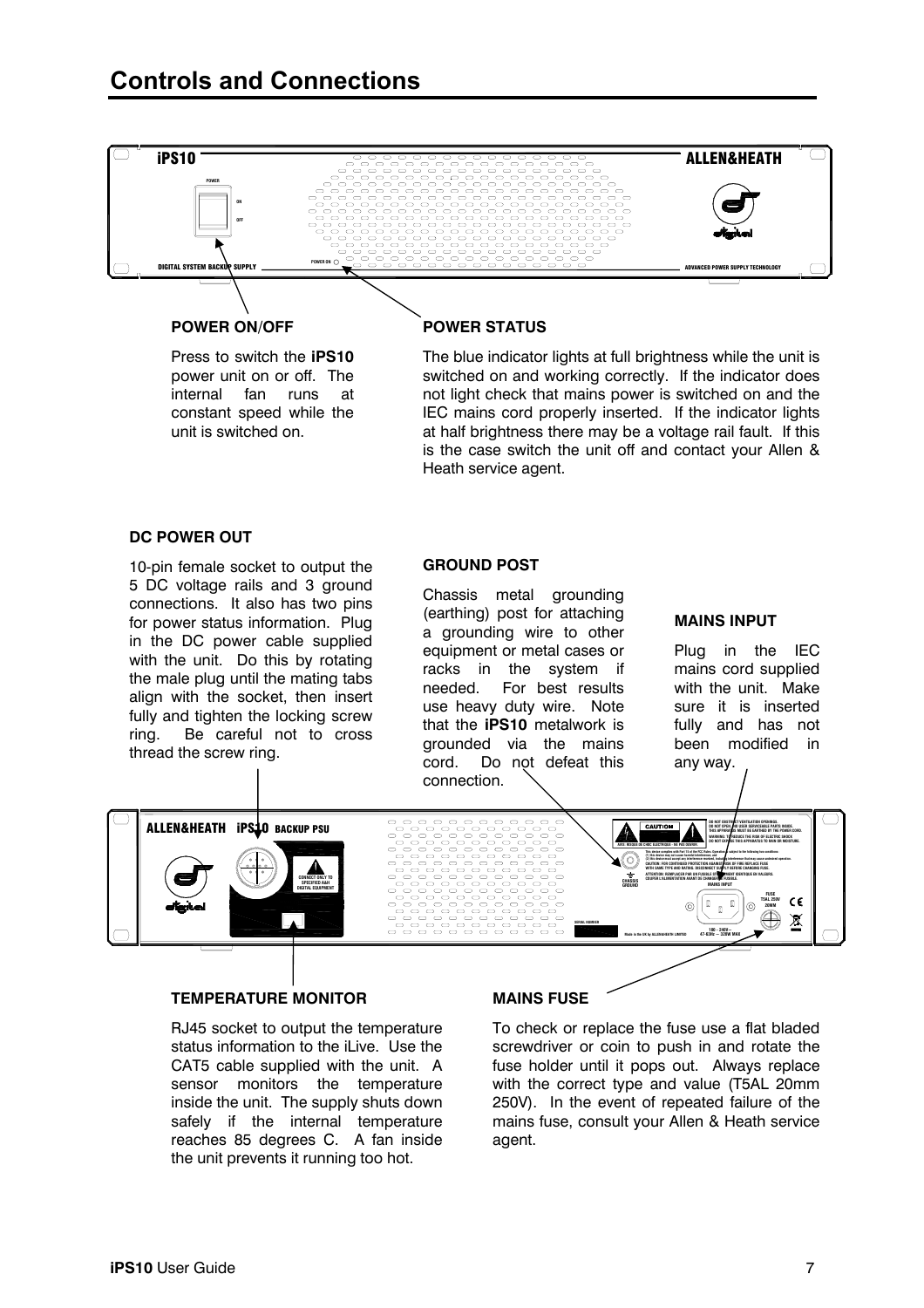

## **Connecting the iPS10 to the iDR0 MiniRack**

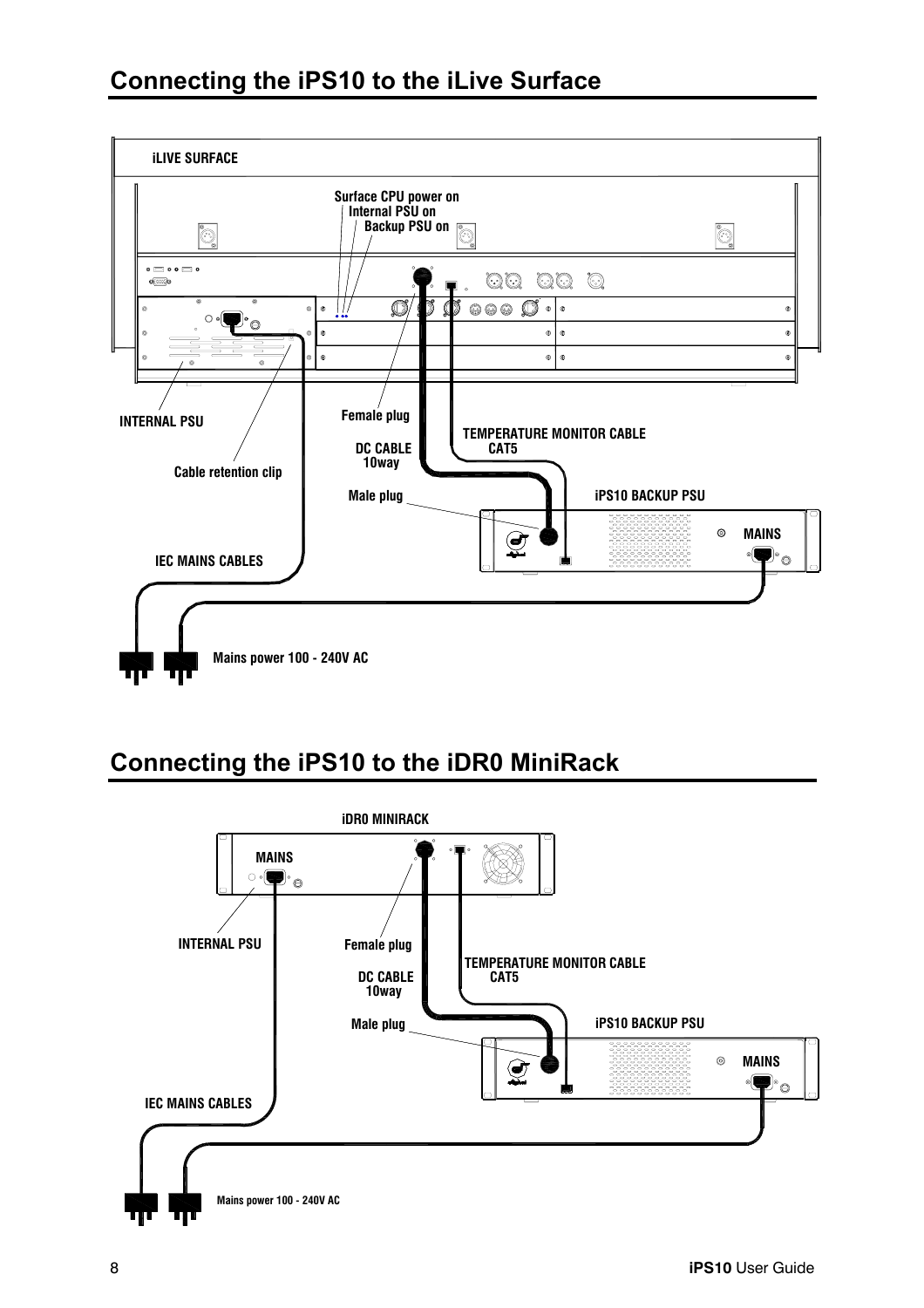The **iPS10** is intended as a backup power supply for iLive system components. At the time of release of this user guide it can be used with any of the 4 surfaces (iLive-80, iLive-112, iLive-144 and iLive-176) and the iDR0 DSP MiniRack. These components can operate using their internal mains power units only. Connecting the iPS10 in addition to the internal supply provides dual supply redundancy. The component can be operated with either or both supplies switched on. It continues to operate without interruption if either supply is switched off or loses power.

The **iPS10** features a universal mains voltage input that can accept any AC mains voltage between 100 and 240V AC. We recommend that it is run on the same power distribution that feeds the iLive unit being connected to. For protection against temporary loss of mains power an external UPS (uninterruptible power supply) could be used.

Make sure the **iPS10** and the iLive unit being connected to are both turned off before plugging or unplugging the mains and DC POWER cables.

Blue LED indicators on the CPU module at the rear of the iLive surface light to indicate that the power supplies are switched on and working correctly. There is one for the internal surface supply and one for the backup supply. The **iPS10** sends power good/fail status signals to the iLive via its 10way DC cable.

The **iPS10** front panel blue POWER ON indicator lights at full brightness to indicate normal operation. If a voltage rail fault is detected then it reduces to half brightness. If this happens, switch the unit off and contact your Allen & Heath service agent.

The **iPS10** has an internal fan to assist cooling and ventilation. The fan runs at constant speed. Thermal protection is provided to safely shut down the power rails if the unit reaches 85 degrees C internally. If this happens check that the fan is running, the ventilation slots are not blocked and there is adequate airflow around the unit. Switch the unit off and allow it to cool. When it has cooled sufficiently it automatically resets and resumes operation.

The CAT5 cable provided with the unit is used to send the temperature status to the iLive. The current temperature measured within the **iPS10** is displayed on the iLive Surface TouchScreen Utility/Diagnostics/Temperature Display page. The minimum and maximum temperatures reached are also displayed. These values can be reset.